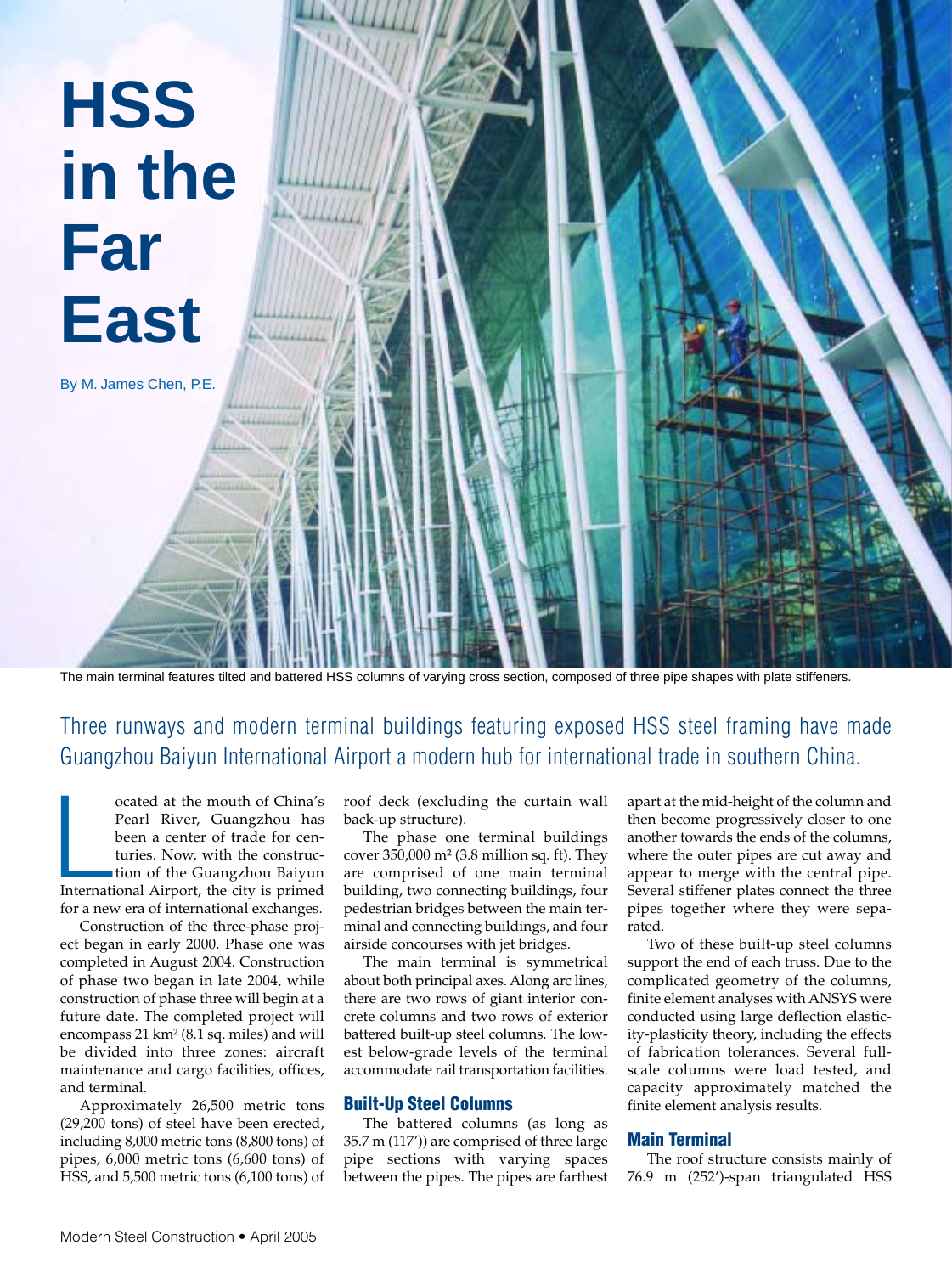trusses, which span between the interior and exterior columns at 18 m (59') on center with 7 m to 23 m (23' to 75') outer cantilevers. A series of arched trusses between two rows of concrete columns form a spine used to balance the horizontal forces from the battered columns and to support a tensioned fabric roof over the east-west center strip of the main terminal.

The roof structure is intended to closely approximate the geometric shape of a sphere. This was accomplished by varying the bearing elevations of the trusses and by rotating the trusses. Typical 5 m (16')-deep roof trusses consist of two top chords and one bottom chord of 508 mm (20") dia. pipe with diagonal pipe web members. In order to minimize fabrication and welding costs, the web members are offset from the centerline of the chords. This eccentricity provides a connection where web member overlap is avoided, thus increasing member and connection stresses slightly, but providing a much more economical design. A 14 m (46')-long span deck works as the roof diaphragm and braces the rotated trusses. Because the battered columns are pinned at both ends, the central concrete columns must resist all lateral loads in the direction of the truss spans.

#### **Connecting Buildings**

Each connecting building has 26 curved HSS triangulated trusses at 18 m (59') on center, with three 245 mm (9.6") dia. chords and diagonal webs that are offset from the centerline of the chords. Each truss curves up from the ground at one end. The truss is supported on a concrete column 25 m (82') away from this end, and on battered built-up steel columns 55 m (180') from this end.

Large dormers between the main trusses are covered with tensioned fabric. Five secondary trusses, perpendicular to the main trusses, act as the lateral system at the column locations and support the dormers and curtain walls. The secondary trusses are supported on the bottom chords of the main trusses to avoid possible torsion created from the secondary trusses and asymmetrical tensioned fabric loads.

The airside concourses feature curved planar tube trusses at 12 m (39') on center. The trusses bear at different elevations on top of two concrete columns to form the curved roof.

The pedestrian bridges are covered with tensioned fabric extended from the main terminal roof. Each of the four



Triangulated trusses composed of round HSS create a dramatic interior space in the baggage claim area.



The central spine of the airside concourses consists of curved, planar HSS trusses spaced at 12 m (39'), supported by massive concrete columns.